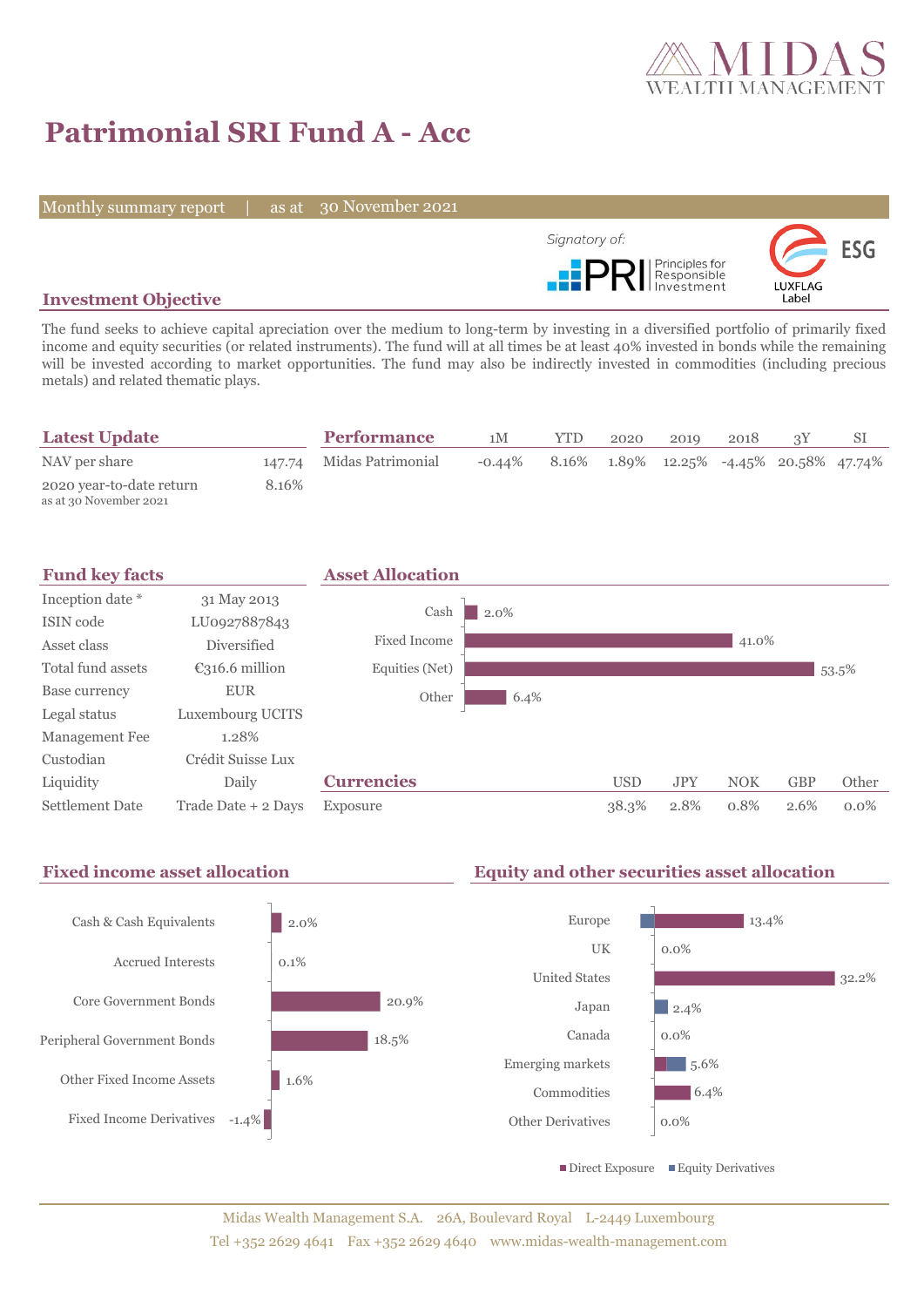

# **Patrimonial SRI Fund A - Acc**

Monthly summary report | as at 30 November 2021

| Top 10 fixed income holdings         | Rating | Weight  | <b>Fixed income rating breakdown</b> |         |  |
|--------------------------------------|--------|---------|--------------------------------------|---------|--|
| BTPS: BTPS 1 07/15/22                | BBB-   | 3.4%    |                                      |         |  |
| BUNDESSCHATZANW: BKO 0 03/11/22      | AAA    | 3.3%    | <b>AAA</b>                           | 28.4%   |  |
| HELLENIC REPUBLI: GGB 4 3/8 08/01/22 | $BB-$  | 3.3%    | AA                                   | 18.1%   |  |
| BTPS: BTPS 0.35 02/01/25             | BBB-   | $2.9\%$ | А                                    | 8.4%    |  |
| BUNDESSCHATZANW: BKO o 06/16/23      | AAA    | 2.6%    | <b>BBB</b>                           | 37.2%   |  |
| SPANISH GOV'T: SPGB o 01/31/26       | $BBB+$ | 2.2%    | <b>BB</b>                            | 8.0%    |  |
| BTPS : BTPS o $08/01/26$             | BBB-   | 1.9%    | B                                    | $0.0\%$ |  |
| IRISH GOVT : IRISH 1 05/15/26        | Α      | 1.9%    | <b>CCC</b>                           | $0.0\%$ |  |
| SPANISH GOV'T: SPGB 0.4 04/30/22     | $BBB+$ | 1.8%    |                                      |         |  |
| FRANCE O.A.T.: FRTR 0 02/25/22       | AA     | 1.7%    | <b>NR</b>                            | $0.0\%$ |  |

| Top 10 equity holdings         | Sector                        | Weight  |
|--------------------------------|-------------------------------|---------|
| <b>BROADCOM INC</b>            | <b>Information Technology</b> | $3.2\%$ |
| <b>MICROSOFT CORP</b>          | <b>Information Technology</b> | $3.1\%$ |
| AMAZON.COM INC                 | <b>Consumer Discretionary</b> | 2.6%    |
| UNITEDHEALTH GROUP INC         | Health Care                   | 2.1%    |
| <b>APPLE INC</b>               | <b>Information Technology</b> | 2.1%    |
| <b>IOVIA HOLDINGS INC</b>      | Health Care                   | 2.1%    |
| <b>ASML HOLDING NV</b>         | <b>Information Technology</b> | 2.0%    |
| <b>SIEMENS HEALTHINEERS AG</b> | Health Care                   | 1.9%    |
| JPMORGAN CHASE & CO            | Financials                    | 1.9%    |
| <b>MARVELL TECHNOLOGIES</b>    | <b>Information Technology</b> | 1.8%    |



# **Equity sector breakdown** Consumer Discretionary



## **Thematics breakdown Top 5 funds and other holdings**

| ETFS PHYSICAL GOLD                               | 6.4%    |
|--------------------------------------------------|---------|
| Allianz China A-Shares                           | $1.0\%$ |
| iShares S&P 500 Financials Sector UCITS ETI 1.0% |         |